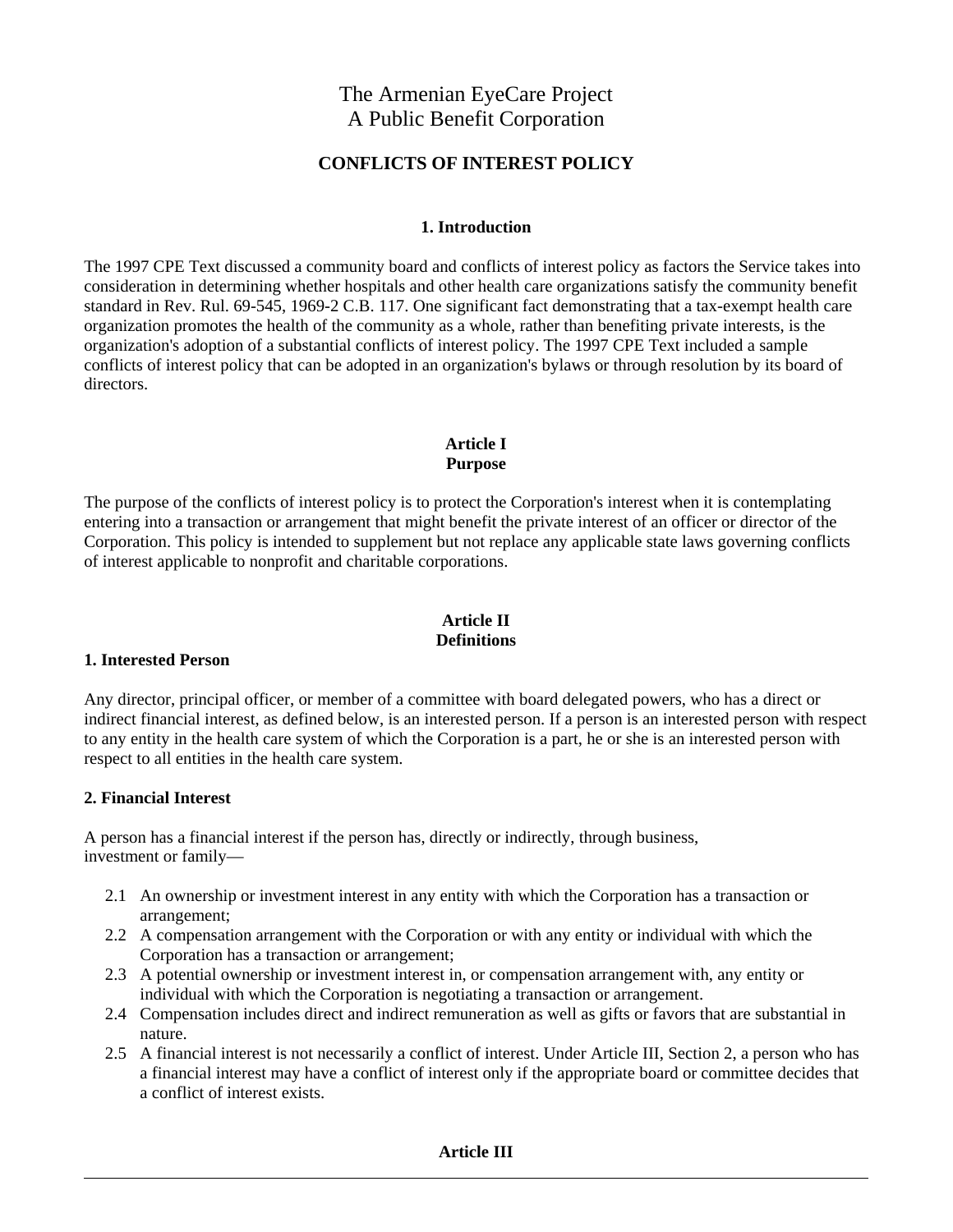#### **Procedures**

- 1. **Duty to Disclose.** In connection with any actual or possible conflicts of interest, an interested person must disclose the existence of his or her financial interest and must be given the opportunity to disclose all material facts to the directors and members of committees with board delegated powers considering the proposed transaction or arrangement.
- 2. **Determining Whether a Conflict of Interest Exists.** After disclosure of the financial interest and all material facts, and after any discussion with the interested person, he/she shall leave the board or committee meeting while the determination of a conflict of interest is discussed and voted upon. The remaining board or committee members shall decide if a conflict of interest exists.
- 3. **Procedures for Addressing the Conflict of Interest.** An interested person may make a presentation at the board or committee meeting, but after such presentation, he/she shall leave the meeting during the discussion of, and the vote on, the transaction or arrangement that results in the conflict of interest.
	- 3.1 The chairperson of the board or committee shall, if appropriate, appoint a disinterested person or committee to investigate alternatives to the proposed transaction or arrangement.
	- 3.2 After exercising due diligence, the board or committee shall determine whether the Corporation can obtain a more advantageous transaction or arrangement with reasonable efforts from a person or entity that would not give rise to a conflict of interest.
	- 3.3 If a more advantageous transaction or arrangement is not reasonably attainable under circumstances that would not give rise to a conflict of interest, the board or committee shall determine by a majority vote of the disinterested directors whether the transaction or arrangement is in the Corporation's best interest and for its own benefit and whether the transaction is fair and reasonable to the Corporation and shall make its decision as to whether to enter into the transaction or arrangement in conformity with such determination.

### 4. **Violations of the Conflicts of Interest Policy**

- 4.1 If the board or committee has reasonable cause to believe that a member has failed to disclose actual or possible conflicts of interest, it shall inform the member of the basis for such belief and afford the member an opportunity to explain the alleged failure to disclose.
- 4.2 If, after hearing the response of the member and making such further investigation as may be warranted in the circumstances, the board or committee determines that the member has in fact failed to disclose an actual or possible conflict of interest, it shall take appropriate disciplinary and corrective action.

#### **Article IV Records of Proceedings**

The minutes of the board and all committee with board-delegated powers shall contain—

- 1. The names of the persons who disclosed or otherwise were found to have a financial interest in connection with an actual or possible conflict of interest, the nature of the financial interest, any action taken to determine whether a conflict of interest was present, and the board's or committee's decision as to whether a conflict of interest in fact existed.
- 2. The names of the persons who were present for discussions and votes relating to the transaction or arrangement, the content of the discussion, including any alternatives to the proposed transaction or arrangement, and a record of any votes taken in connection therewith.

#### **Article V Compensation**

- 1. A voting member of the board of directors who receives compensation, directly or indirectly, from the Corporation for services is precluded from voting on matters pertaining to that member's compensation.
- 2. A physician who is a voting member of the board of directors and receives compensation, directly or indirectly, from the Corporation for services is precluded from discussing and voting on matters pertaining to that member's and other physicians' compensation. No physician or physician director, either individually or